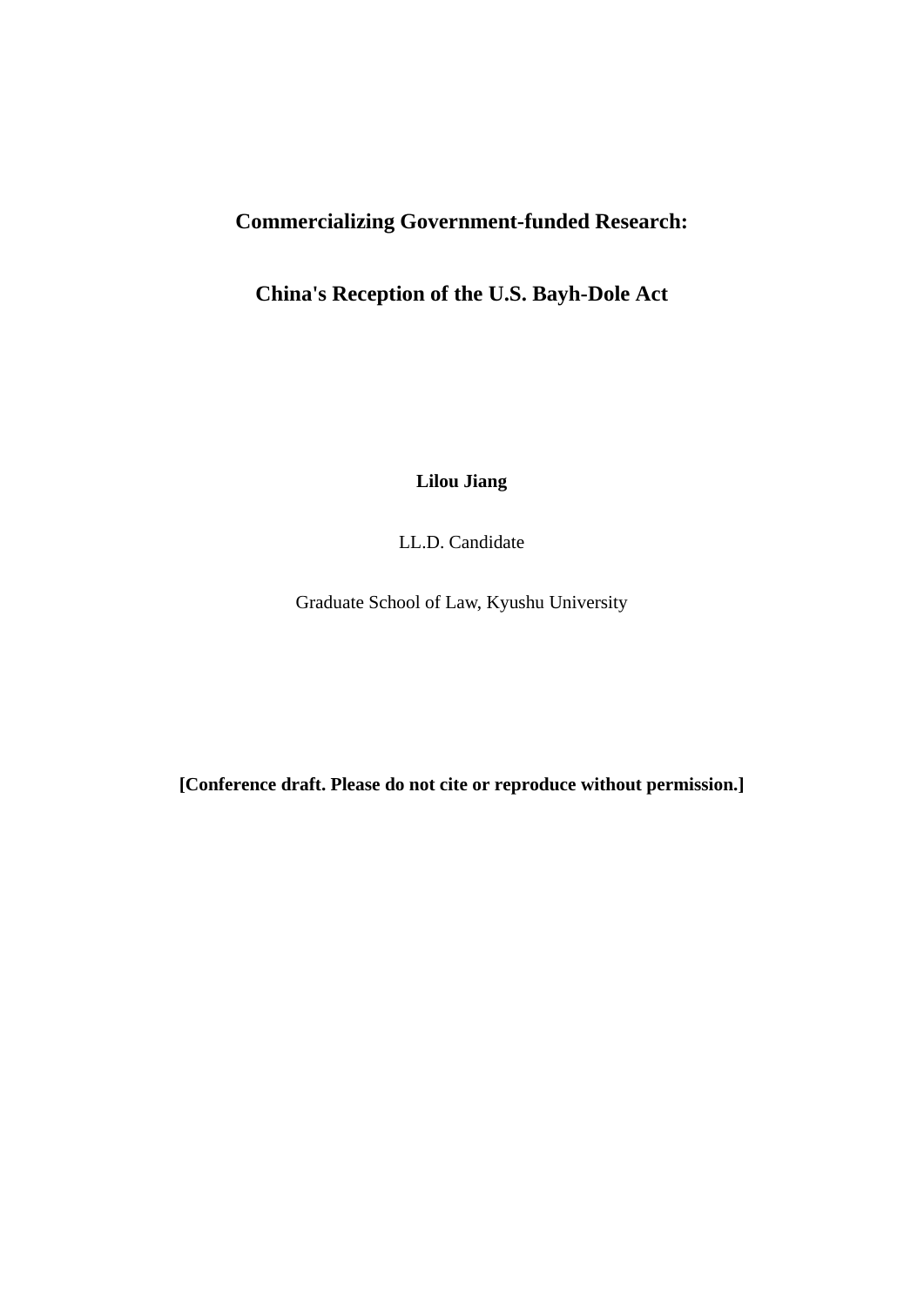#### **Abstract:**

<u>.</u>

In 2002, China adopted a law superficially similar to the U.S. Bayh-Dole Act. Many Chinese scholars refer to it China's Bayh-Dole in that it transfers the ownership of scientific discoveries created using public funds from government to universities. The law is designed to deal with some problems including stagnating academic innovation, and static downstream licensing. However, the traditional problems have not been solved whereas some new issues have occurred.

This paper aims to present the unintended consequences of China's emulation based on a comparative analysis of the stakeholder configuration in the U.S. and China. Competing interest among key stakeholders in the context are identified. The distorted roles of actor groups and the influence on the effectiveness of the law by their activities are further explored.

This paper gives a critical assessment of China's Bayh-Dole. It argues that China's transplant of credited successful U.S. experience is heavily characterized by a top-down, centralized decision making, and has not yielded similar results due to lack of appropriate premises and infrastructure. An achieving mechanism shall not be established unless conflicts of interest between various stakeholders are handled sensitively and efficiently.

**Keywords:** Government-funded Research, Bayh-Dole, Legal Transplant, Academic Innovation, Technology Transfer, Knowledge Dissemination

In 2006, China announced a long term goal of becoming a leading economic and technological centre by  $2020<sup>1</sup>$  $2020<sup>1</sup>$  $2020<sup>1</sup>$ . The Chinese policy makers believe that, expanding the domestic innovation capacity shall reduce China's dependence on imported technology, enhance the nation's competitiveness, and further contribute to the domestic economic growth.

<span id="page-1-0"></span><sup>&</sup>lt;sup>1</sup> People's Republic of China. State Council, *National Outline for Medium and Long Term Science and Technology Development Planning* (2006–2020) 9 February 2006 <www.gov.cn/jrzg/2006-02/09/content\_183787.htm> (16 December 2008)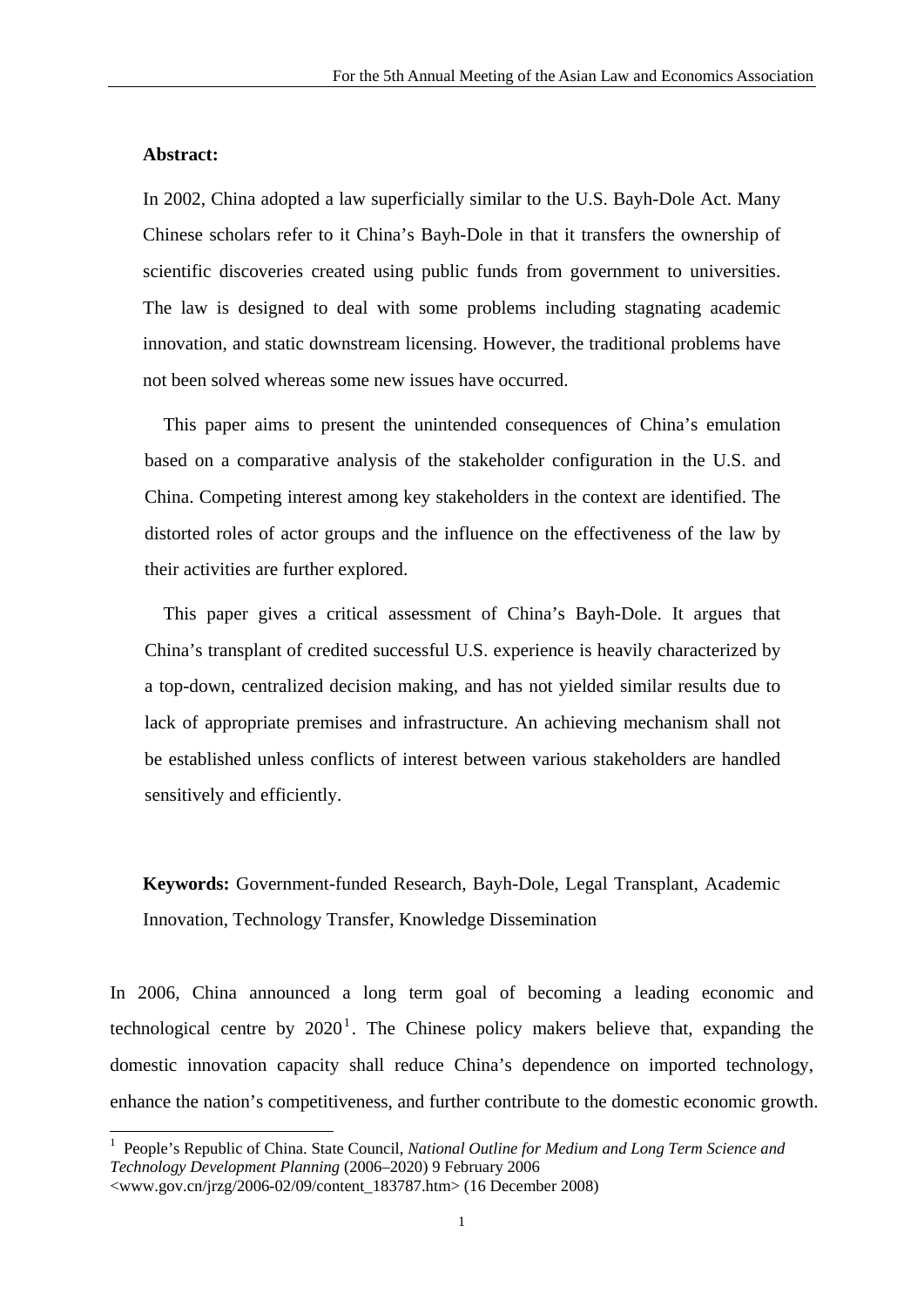In the public research context, a series of policy and legislative actions were motivated to strengthen the propensity for innovation creation and technology transfer of universities<sup>[2](#page-2-0)</sup>.

Historically, the Chinese universities were not active patenters and licensors. The Chinese patent law prior to 2001 only allowed them to become patentees in name only for inventions originated from government funds<sup>[3](#page-2-1)</sup>. In addition, the academia and the industry sector used to disconnect with each other, and most of the outcomes from university laboratories were deemed to be inapplicable by the businesses.

What the Chinese government confronts is the problems universally exist in most national contexts. The Bayh-Dole Act enacted in the United States (U.S.) in 1980 is the first and well-known legislation governing Intellectual Property (IP) resulted from the federally-sponsored research that the fund recipients are permitted to own all IP which used to belong to the government<sup>[4](#page-2-2)</sup>.

The Chinese policy makers highly admire the U.S. Bayh-Dole and this gave birth to what is often cited China's Bayh-Dole, 'Regulations on Intellectual Property Administration of National Science Research Programs (IPA Regulations)' in 2002. It is the primary purpose of this paper to examine China's accommodation of the Bayh-Dole doctrine. In the sections below, a brief overview of the legislation history and core principles of the Bayh-Dole Act is given first. Then, a comparison of the two laws in terms of form and substance is conducted to find out whether China has completely transplanted the Bayh-Dole doctrine or only built a shell of it. Meanwhile the effects and challenges of China's Bayh-Dole are investigated.

A primary methodology adopted in this study is stakeholder perspective analysis. By identifying the configuration of stakeholders and capturing their features in the two jurisdictions, we can see in what way that each stakeholder group is influenced by the law and

<sup>&</sup>lt;sup>2</sup> In what follows, 'university' includes research institutes.

<span id="page-2-1"></span><span id="page-2-0"></span><sup>&</sup>lt;sup>3</sup> Patent Law of the People's Republic of China 1984 Art 6 <http://nic.whu.edu.cn/netclass/wlfg/16.htm> (8 December 2007). According to the English version of the patent law officially published, this sort of patent rights is held rather than owned by the patentees. The being-held here cannot be understood in the common way.

<span id="page-2-2"></span><sup>4</sup> Actually, it is a revision to the US Patent Act, namely 'University and Small Business Patent Procedures Act'. But people prefer to calling it Bayh-Dole which is named after the two senator sponsors of the bill.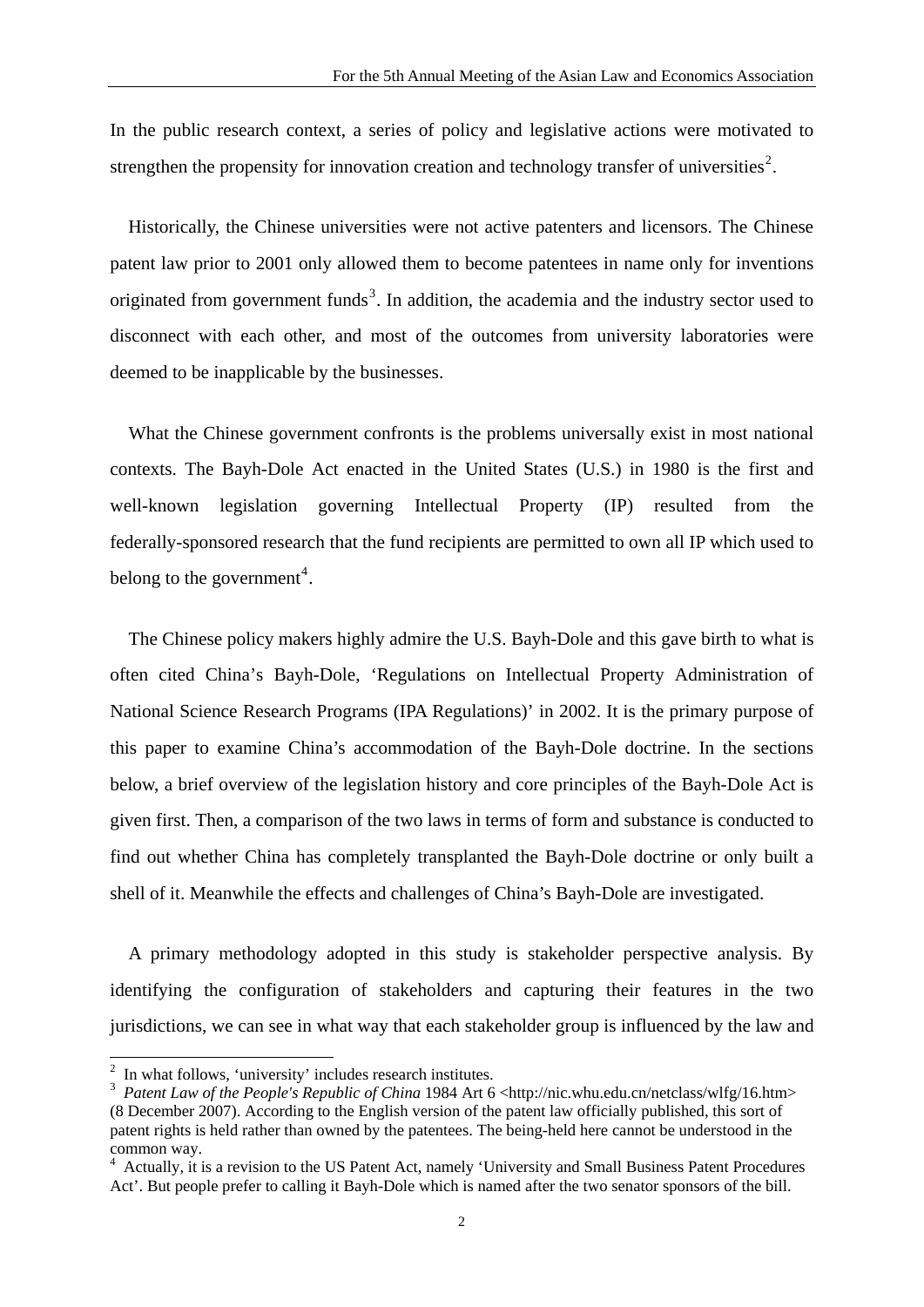how the influence occurs, figure out the conflicts between the execution of the B-D doctrine and the stakeholders' interest, and examine the positive and negative factors to the effects of the law.

#### **1. The Bayh-Dole Act**

The eligibility for ownership of inventions created from publicly-funded research was the focal point of congress debates accompanying with the increasing intensity of federal research investment during the three decades since  $1940s$  in the U.S.<sup>[5](#page-3-0)</sup> However, there had been no uniform patent policy by the 1980s, and the federal funding agencies negotiated with universities case by case when the latter requested for titles to the inventions they created, which aroused concerns in Congress and complaints from universities<sup>[6](#page-3-1)</sup>.

A bill was introduced in 1978 allowing universities and small businesses to elect titles to inventions originated from government-financed research, and transfer their technologies to the private sector for royalties<sup>[7](#page-3-2)</sup>. Pushed by the lobbying activities of the universities and industry, the Bayh-Dole Act was passed overwhelmingly in Congress on December 12, 1980 and became effective in July  $1981<sup>8</sup>$  $1981<sup>8</sup>$  $1981<sup>8</sup>$ .

The fundamental principle of Bayh-Dole is that it gives US universities control of their inventions arising from public funding. And if a university does not want to elect to the title, the individual inventor(s) may acquire the patent for the invention. Prior to Bayh-Dole, the default ownership of all such IP rest with the federal government. The most important change of this legislation is that it reversed the presumption of the title of the property created using public money. Universities are encouraged to issue exclusive licensing to private companies and keep the royalty incomes at their side. Meanwhile they are subject to a number of

<span id="page-3-0"></span><sup>5</sup> Mowery, David C et al, *Ivory Tower and Industrial Innovation: University-Industry Technology Transfer Before and After the Bayh-Dole Act* (Stanford : Stanford University Press, 2004), 86 6

<span id="page-3-1"></span>Id, 45, 88

<span id="page-3-2"></span><sup>7</sup> The United States.Senator Birch Bayh, *Bayh-Dole: Don't Turn Back the Clock* the Licensing Executive Society 2006 Annual Meeting (New York, 12 September 2006)

<span id="page-3-3"></span><sup>8</sup> Eisenberg, Rebecca S, 'Public Research and Private Development: Patents and Technology Transfer in Government-Sponsored Research' 82 (1996) *Virginia Law Review* 1663, 1677 n 48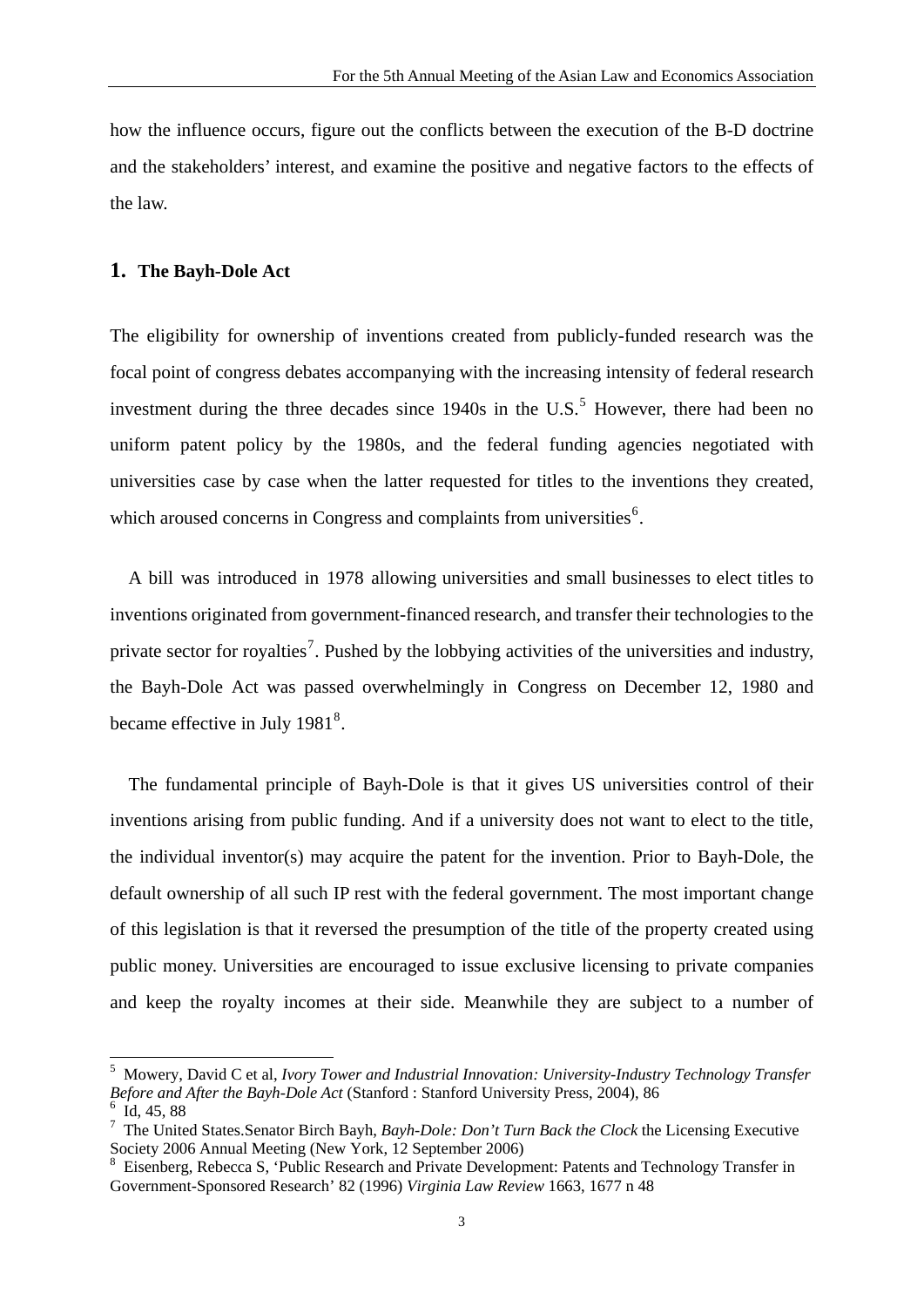obligations. Universities should ensure their advanced technologies beneficial to the U.S. domestic industries and labor primarily. While keeping the royalties, the universities have to share them with inventors and faculties. The remains are required to be spent in education or further research. On the other hand, the government reserves its rights and shall march in under certain circumstances.

In spite of the controversies rising in recent years about its impacts on research in some rapidly developed fields, Bayh-Dole is widely viewed as a catalyst for innovation and technology dissemination, which contributes to the U.S. world leading position in S&T. This induces Chinese policy makers' decision to pattern after the U.S. approach with the intents of importing its success. After seven years implementation, however, consideration should be given to whether the Chinese legislative schemes have created similar effects to what Bayh-Dole arguably has had on the U.S. research economy. This should start with a comparison of the prescriptions of the two laws as set below.

## **2. Bayh-Dole Marked Made-in China**

The Bayh-Dole Act is a part of the Patent Act in the U.S., whereas the IPA Regulations is interior to the patent law in China. However, contrary to that only federally-funded programs are subject to Bayh-Dole in the U.S., the co-legislator of the IPA Regulations, Ministry of Finance (MOF), makes it applicable to all research projects no matter they are at the national or local level, as long as the funds mainly come from the MOF.

#### **2.1. Policy and Objective**

<u>.</u>

The overlapping of the goals of the two systems exists along one dimension. The IPA Regulations' primary intent to promote the productive use of government-funded research<sup>[9](#page-4-0)</sup> which is exactly the same as the first objective enumerated in the U.S. Bayh-Dole. It is deserved to note that an important tenet contained in Bayh-Dole but not identified by the IPA

<span id="page-4-0"></span><sup>9</sup> *Regulations on Intellectual Property Administration of National Science Research Programs* of 2002 (People's Republic of China) The Preamble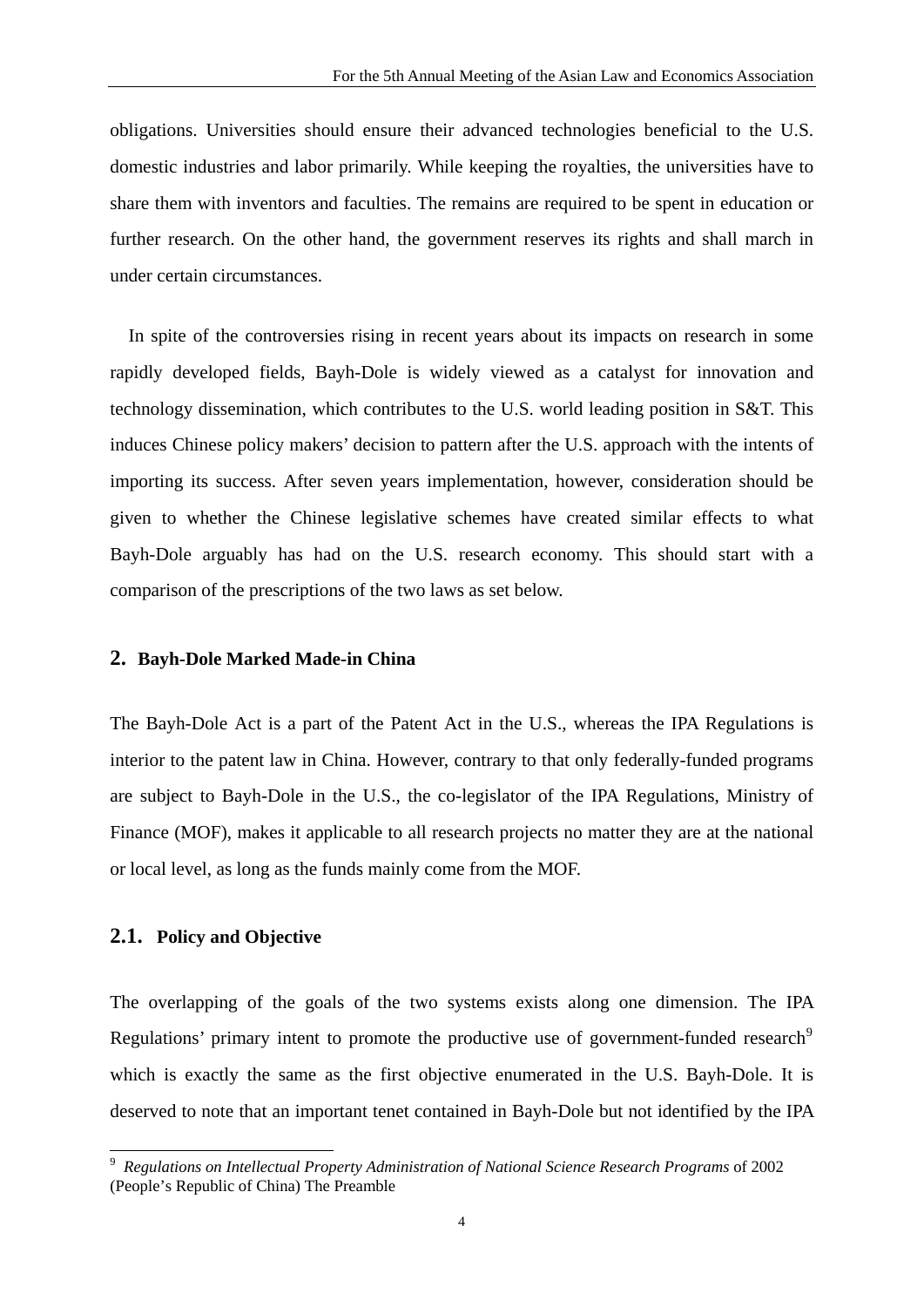Regulations is that government-sponsored research should serve the general public, and any manner developing inventions that may lead unfair competition or impede subsequent scientific research is forbidden<sup>[10](#page-5-0)</sup>. Besides, one expressed objective of Bayh-Dole to economically improve the government administration of patents created in its funding cannot be found in the IPA Regulations<sup>[11](#page-5-1)</sup>.

## **2.2. Definitions**

Unlike Bayh-Dole, there is no definition for terms particularly provided in the IPA Regulations. But most of the terms listed in Bayh-Dole can be understood same in China. The only exception is that the term "contractor" includes research performing entities or individuals in the U.S.<sup>[12](#page-5-2)</sup>, whereas researchers cannot be the direct recipients of government funds in China<sup>[13](#page-5-3)</sup>. Besides, the adjusting range of the IPA regulations is comparatively vague. It is defined as "all research programs supported mainly by state treasury"<sup>[14](#page-5-4)</sup> whereas it is much clearer in Bayh-Dole<sup>[15](#page-5-5)</sup>.

## **2.3. Disposition of Rights**

Although the government grant recipients are permitted to retain titles to the inventions stemmed from their research in the two countries, they get that eligibility automatically pursuant to the IPA Regulations but only after meeting some prerequisites according to the Bayh-Dole Act. If recipients have not satisfied the procedural requirements in the U.S., the funding agencies may hold the titles<sup>[16](#page-5-6)</sup>. In China, individual inventors are not eligible for retaining ownership of public research, and there is no prescription on which party can obtain the titles if the universities waive their right.

<u>.</u>

<span id="page-5-6"></span> $^{16}$  Id, S 202 (c) (1), (2)

<span id="page-5-0"></span><sup>10</sup> *Amendments to the Patent and Trademark Act 1980* (US) S 200

<sup>&</sup>lt;http://www4.law.cornell.edu/uscode/html/uscode35/usc\_sup\_01\_35\_10\_II\_20\_18.html> (8 December 2007)

<span id="page-5-1"></span> $\frac{20}{11}$  Ibid

<span id="page-5-2"></span> $12$  Id, S 201 (c)

<span id="page-5-3"></span> $13$  Above, n 9, Art 1

 $14$  Above, n 9

<span id="page-5-5"></span><span id="page-5-4"></span><sup>&</sup>lt;sup>15</sup> Above, n 10, S 201 (b) .Research work wholly or partly sponsored by the U.S. federal government shall be regulated by Bayh-Dole.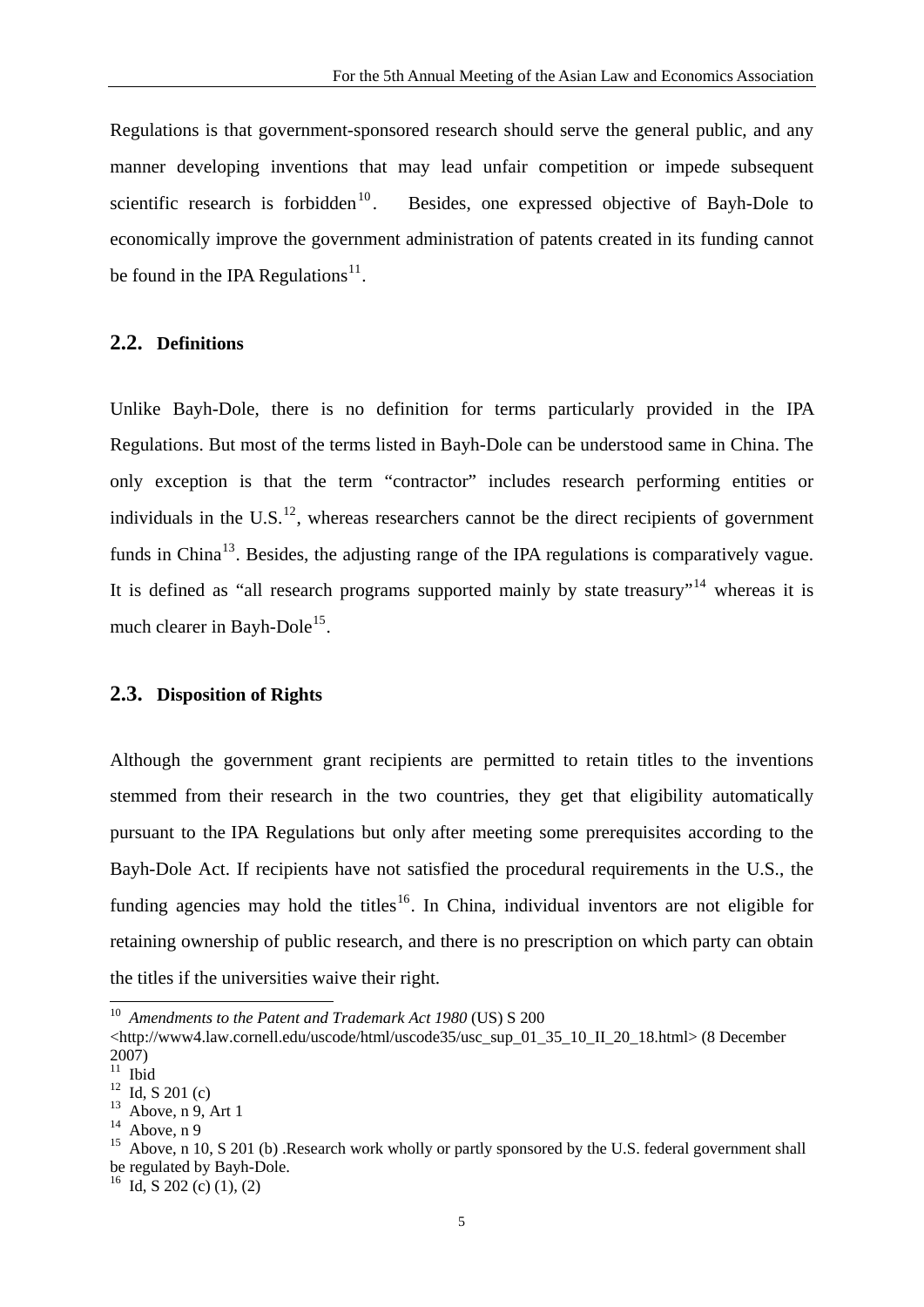Bayh-Dole's restraint on conveyance of patent rights does not exist in the IPA Regulations. While universities are free to assign their patent rights in China, Bayh-Dole prohibits contractors from doing so unless such assignments are conducted between two government fund recipients $^{17}$  $^{17}$  $^{17}$ .

## **2.4. Exceptions**

In terms of exceptional cases refraining recipients from owning titles, protection for research of significance to state is primarily concerned in the two jurisdictions. In China, research institutions cannot claim their IPRs over any innovation relating to the security or other interests of the state or vital public interest<sup>[18](#page-6-1)</sup>. Rather, the government funding agencies shall decide which party the IP ownership resides  $19$ . Comparatively, Bayh-Dole presents more concrete and enforceable exception descriptions $^{20}$  $^{20}$  $^{20}$ .

## **2.5. Duty to Commercialize**

American and Chinese government fund recipients both have a responsibility to pursue commercialization of their innovations. Moreover, the U.S. government agencies also have such an obligation on them<sup>[21](#page-6-4)</sup>. As to the commercializing practice, neither recommendation of exclusive licensing nor the geographical limitation indicated in Bayh-Dole is written in the IPA Regulations.

## **2.6. Royalty Distribution**

Although Bayh-Dole's "sharing royalty with inventor" principle is recommended in the IPA Regulations, the Chinese universities can only find some guidelines in other laws<sup>[22](#page-6-5)</sup>. In practice,

 $17$  Id, S 202 (c) (7) (A)

<span id="page-6-1"></span><span id="page-6-0"></span> $18$  Above, n 9, Art 1

<sup>19</sup> Id, Art 4

<span id="page-6-3"></span><span id="page-6-2"></span><sup>&</sup>lt;sup>20</sup> Above, n 10, S 202 (a) (i)-(iv)

<span id="page-6-4"></span><sup>21</sup> Id, S 209

<span id="page-6-5"></span><sup>&</sup>lt;sup>22</sup> Such as Patent Law and Law on Promoting the Transformation of Scientific and Technological Achievements. Above, n 9, Art 8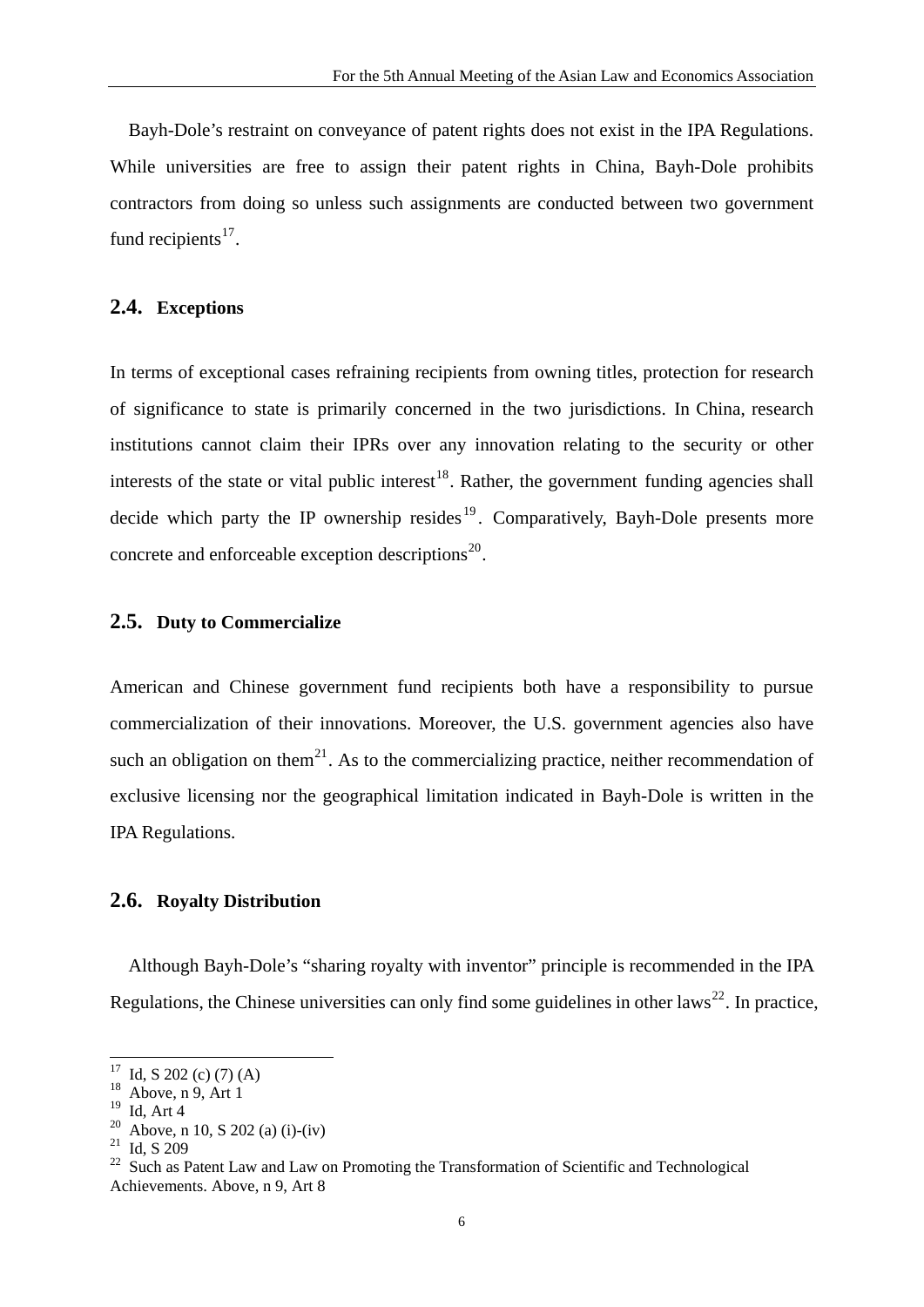either the issuance of rewards to inventors or the spending of licensing incomes is left to the universities' discretion.

## **2.7. Reservation at Government's Side**

Like the U.S. federal government, the Chinese government also sets forth its right in retaining title to public research in the IPA Regulations. In certain conditions, the government, in order to meet the needs of government and/or state, has gratis rights to use, exploit inventions resulted in public funding, or make them being effectively practiced, and to obtain benefits<sup>[23](#page-7-0)</sup>. However, the conditions suitable for executing government's reserved rights are not defined distinctly in the IPA Regulations, rather, shall be determined by the government.

#### **2.8. March-in Rights**

No literal March-in Right prescriptions can be found in the IPA Regulations, which, however, does not mean that the Chinese government has no legitimate March-in Right in public research as the U.S. government does based on Bayh-Dole. The IPA Regulations is subordinate to the Chinese patent law, which actually grants the government much broader March-in Rights referring to all inventions created in China, not only from government-sponsored research. In fact, the March-in threshold is lower for Chinese government than it is for the U.S. federal government<sup>[24](#page-7-1)</sup>.

## **2.9. Supervision and Appeal**

Compared with the Bayh-Dole Act, the IPA Regulations only has a very vague article concerning how university administrations superintend the patenting and licensing work. However, no implementing guidelines are further provided. Comparatively, Bayh-Dole clearly specifies elements needed to embody obligations on the contractor(s) in a funding

<span id="page-7-0"></span><sup>23</sup> Above, n 18

<span id="page-7-1"></span> $24$  A service invention-creation is defined to be "an invention-creation, made by a person in execution of the tasks of the entity to which he belongs, or made by him mainly by using the material and technical means of the entity".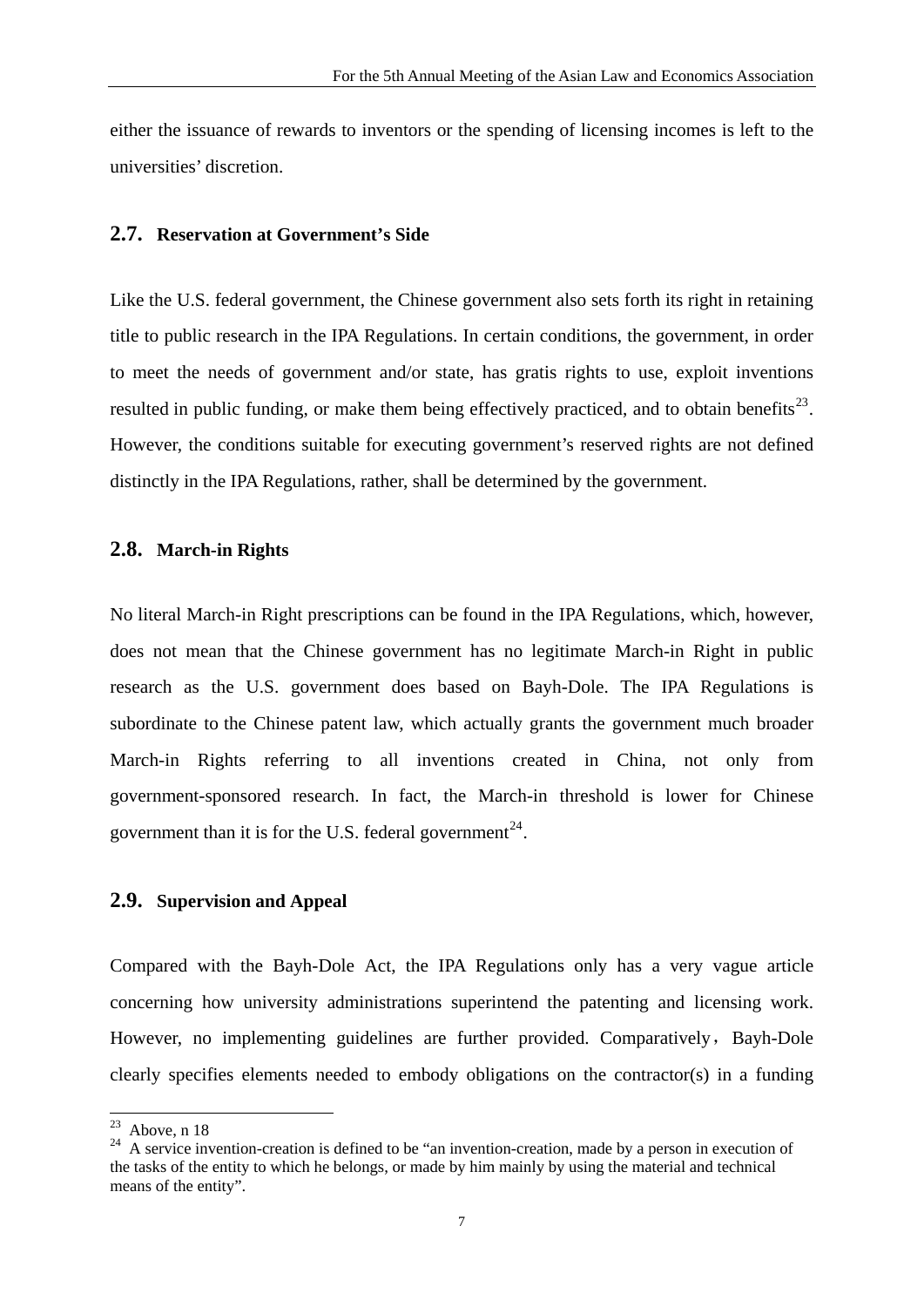agreement. Even, drafting requirements of the clauses are provided<sup>[25](#page-8-0)</sup>.

On the other hand, the IPA Regulations does not adopt any measures to supervise the official decision making. But in the U.S., when exercising their reserved rights and March-in Rights, the government funding agencies are under supervision of a higher level government authority and required to submit a written explanation<sup>[26](#page-8-1)</sup>. Corrections shall be recommended by the authority if the determination is believed inconsistent with Bayh-Dole's policies and objectives $^{27}$  $^{27}$  $^{27}$ .

Another big handicap of the IPA Regulations is that it provides no channel for the participants of a research project to raise their disagreements or objections to the determinations made by government agencies.

From the comparison above, significant differences can be discerned between China's and the U.S. legislation. Of course, it is quite common that adjustments are made in a country's legal transplant so that the foreign policies can be accommodated within its particular jurisdiction. Different laws may produce similar effects in different political and social environment. As far as the initial goals of the IPA Regulations have been achieved, the difference of it with the U.S. Bayh-Dole can be ignored. Therefore, it is necessary to have an examination of the effects of China's Bayh-Dole on the university patenting and licensing.

## **3. Unintended Consequences of China's Bayh-Dole**

The patent-related data released for the first five years of the implementation of the IPA Regulations present a paradox. Patent applications filed by the Chinese universities increased over 5.5 times by the end of 2007, but the growing rate decreases 40 per cent if the Utility Model applications are excluded<sup>[28](#page-8-3)</sup>. On the other hand, the patents obtained by the Chinese universities do not show the same increasing trend even when the lag of two to three years

<sup>25</sup> Above, n 10, S 202 (c), (f) (1), 209 (d) (3)

<span id="page-8-1"></span><span id="page-8-0"></span> $^{26}$  Id, S 202 (b) (1)

<span id="page-8-2"></span><sup>27</sup> Ibid

<span id="page-8-3"></span><sup>&</sup>lt;sup>28</sup> Generally, Utility Model patent (applications) involve less advanced technology as the applications do not undergo substantive pre-grant examination.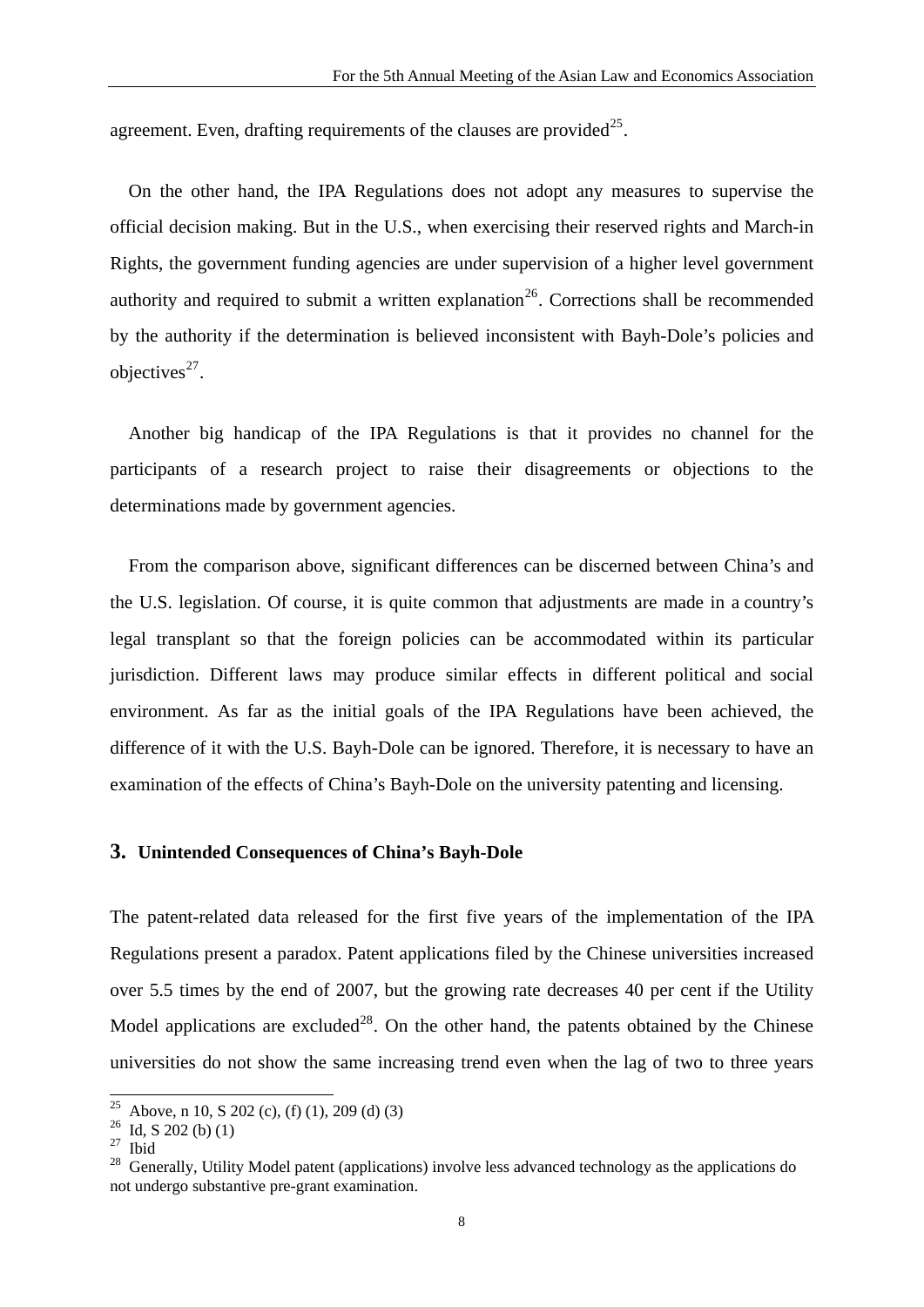between filing and granting dates is considered. The average invention patents annually granted to the universities account for only one third of their filings, which naturally leads to the question that whether the quality of the academic research matches the quantity of its outcomes $^{29}$  $^{29}$  $^{29}$ .

The licensing of the patents to the industry sector is more frustrating. According to the statistics announced by the municipal government, the patent licensing rate of the universities located in Beijing is only 1.67% in 2007 and the average number from 2001 to 2006 is  $1.23\%$ <sup>[30](#page-9-1)</sup>. Considering Beijing is an area most endowed with top-quality universities in  $China<sup>31</sup>$  $China<sup>31</sup>$  $China<sup>31</sup>$ , it is not difficult to deduce that the downstream development of public sector research in other cities is more unsatisfactory.

One more worrying problem is that, when some university inventions are finally translated into products or services, they are generally provided at a higher price to the customers as patent is a label of being expensive. This can be illustrated with a very serious nation-wide ethical problem: high prices for pharmaceuticals and other healthcare technologies, including those nourished by government funds, have prevented lower income patients from obtaining necessary treatments, including life saving therapies.

The impacts of China's Bayh-Dole can be further examined with a deep investigation into the ecology of various stakeholders in the context and the conflicts of interest arisen under the current legal framework.

## **4. Stakeholder Alliance**

<u>.</u>

## **4.1 The Monopolizing Government**

Unlike that the U.S. Bayh-Dole is a product after years' intense congress debates and quite a

<span id="page-9-0"></span><sup>29</sup> People's Republic of China. State Intellectual Property Office, *Patent Annual Statistics* 2003-2007 <www.sipo.gov> (16 December 2008)

<span id="page-9-1"></span> $30$ Zheng, Jinwu & Zhang, Fuxing, 'The Technology Transfer of the Universities in Beijing Proceeded along a Steady Course in 2007' (28 October 2008)

<sup>&</sup>lt;http://www.chinatorch.gov.cn/ckzl/scdt/zxdt/200810/8752.html> (12 January 2009)

<span id="page-9-2"></span><sup>&</sup>lt;sup>31</sup> Chen, Kun & Kenney, Martin, 'Universities/Research Institutes and Regional Innovation Systems: The Cases of Beijing and Shenzhen' 35 (2007) *World Development* 1056, 1057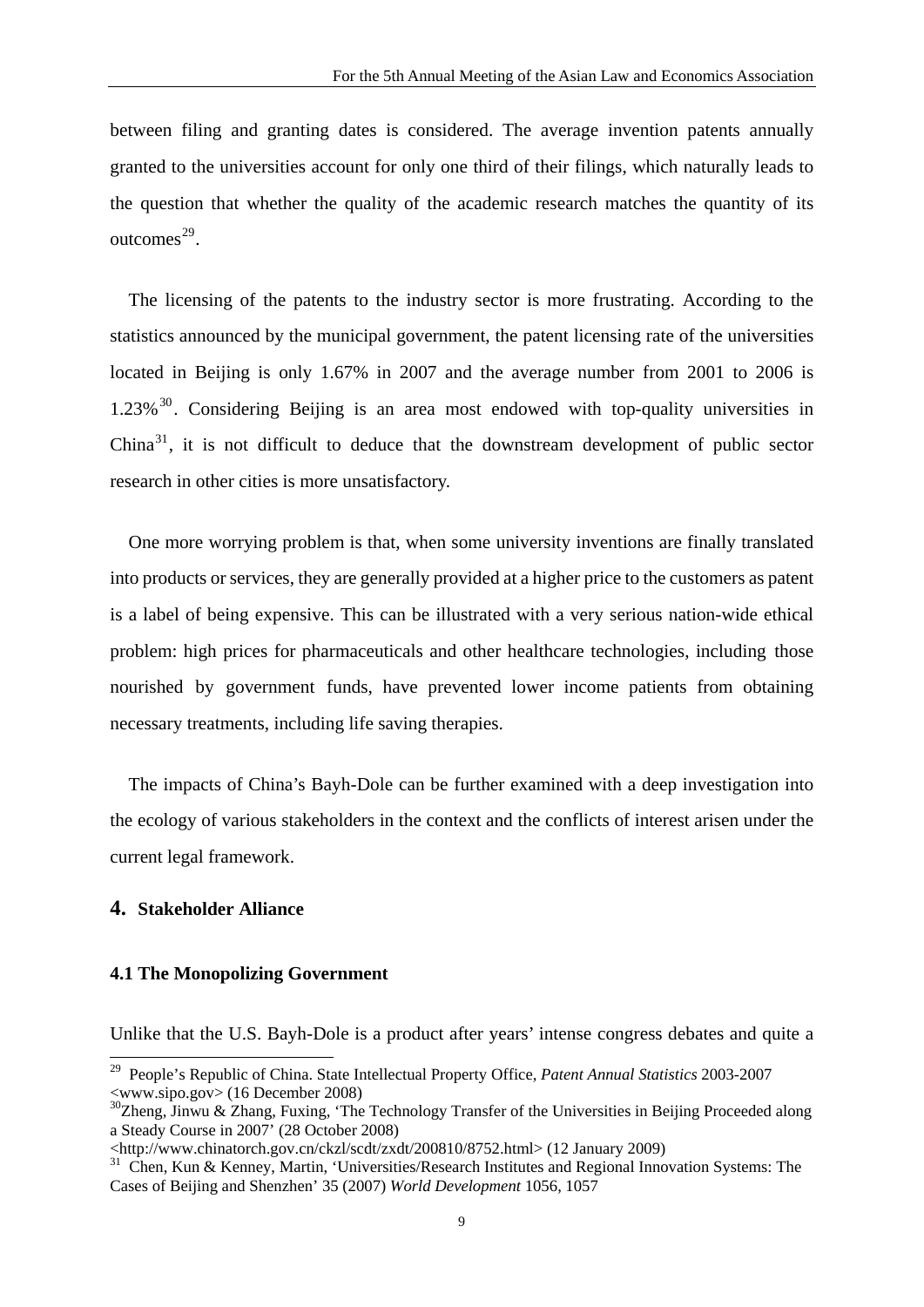few legislative drafts, the enactment of the IPA Regulations is a quick decision made by governmental bodies that can execute lawmaking power according to their administrative functions in China<sup>[32](#page-10-0)</sup>.

The Chinese government plays a prominent and influential role in legislation<sup>[33](#page-10-1)</sup>. Generally, the creation of a law in China is an outcome far from that of a lawmaking process in which key interested groups have participated but inspired by brainwork of a few bureaucracies, mainly in order to best serve the latter's political missions<sup>[34](#page-10-2)</sup>. According to the Chinese constitutional law, only certain state organs and groups of legislators who are nominated by the central Communist Party, have the rights to raise bills or legislation proposals $^{35}$  $^{35}$  $^{35}$ . There is little lobbying space for non-governmental organizations<sup>[36](#page-10-4)</sup>.

The export restriction on sensitive technologies greatly stimulates the Chinese policy makers to involve S&T regimes. One of the typical governmental interventions is the one-sided determination of priority developing fields, which represents Chinese policymakers' belief that technology advancement can be steered $3^7$ . Indeed, most of the national research projects are launched by the top-level government leaders whereas other stakeholders played a slight role in generating policy ideas.

Comparing to the U.S., the Chinese government supports the downstream development of public research in a way with more direct interference. Besides playing a match maker role in facilitating university-industry partnership, the Chinese government supports the industrialization of some representative homegrown innovations either with direct investments or by exercising procurement tools.

However, the Chinese government has not been good at identifying innovative technology.

<span id="page-10-0"></span><sup>32</sup> *Constitution Law of People's Republic of China 1954* Art 70; Corne, Peter Howard, 'Creation and Application of Law in the PRC' (2000) 50 *American Journal of Comparative Law* 369, 373

<span id="page-10-1"></span><sup>33</sup> Tanner, Murray Scot, 'How a Bill Becomes a Law in China' (1995) 141 *The China Quarterly* 39, 42  $34$  Id, 44

<span id="page-10-3"></span><span id="page-10-2"></span><sup>35</sup> *Constitution Law of People's Republic of China 1954* Art 70

<span id="page-10-4"></span> $36$  Above, n 33

<span id="page-10-5"></span><sup>&</sup>lt;sup>37</sup> Serger, Sylvia Schwaag & Breidne, Magnus, 'China's Fifteen-Year Plan for Science and Technology: An Assessment'(2007) 4 *Asia Policy* 135, 136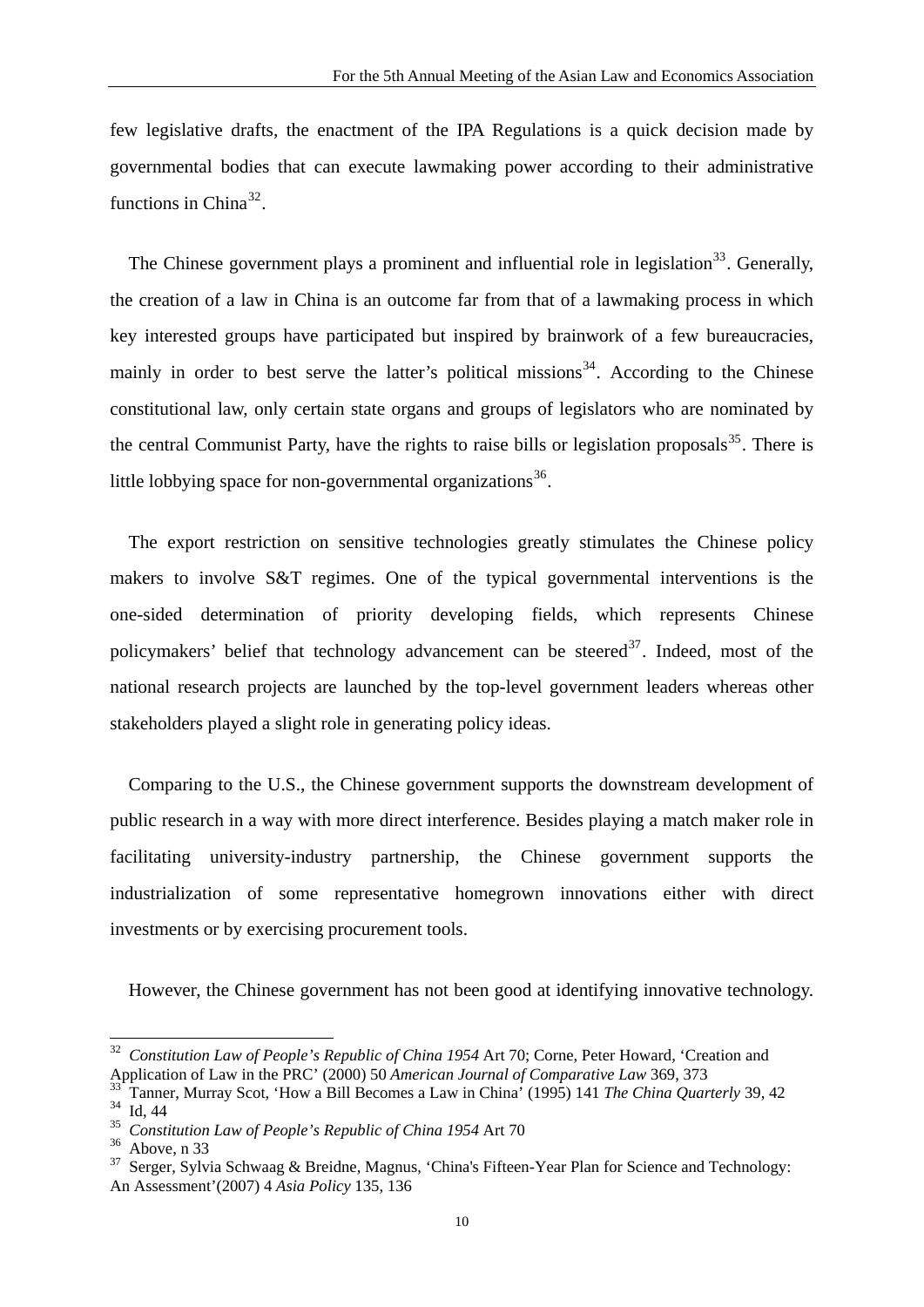Financial aids to programs claiming indigenous innovation are provided without scrutiny. The allocation of supportive funds is heavily influenced by political interest and even personal preference of some high-level leaders. Projects included in the top leaders' favored sectors are of nearly unrivaled importance. Due to the lack of transparency of the decision making process, participants do not have equal chances to assess the government resources. Consequently, innovative activities may not be adequately rewarded and nourished.

### **4.2 The Academia with Mixed Ecology**

Regardless of the institutional reforms, the Chinese universities are still subject to tight control of the government. Their operation is heavily influenced by the political and administrative forces, and the behaviours of the administrators and researchers are greatly policy-oriented<sup>[38](#page-11-0)</sup>. A unique phenomenon in China is that either the universities or their administrators have official ranks<sup>[39](#page-11-1)</sup>. Instead of public election, all principals of public universities are appointed by the government in China<sup>[40](#page-11-2)</sup>. There is rarely a precedent that a candidate was selected from those scientists or educators without administrative ranks<sup>[41](#page-11-3)</sup>. And the principals of the key universities have a common feature in their experience that they had been government officials for years before the appointment<sup>[42](#page-11-4)</sup>.

Another outstanding difference between China and the U.S. in this context exists in the

<span id="page-11-0"></span><sup>38</sup> Chen, Yang & Sanders, Richard et al, 'The Commercialisation of Chinese Universities and its Effects on Research Capacity'

<sup>&</sup>lt;http://portal.unesco.org/education/en/files/51630/11634281145WangChen-EN.pdf/WangChen-EN.pdf> (8 December 2007)

<span id="page-11-1"></span><sup>39</sup> Han, Fei, 'Thirty-two Universities are at Vice-ministerial Level in China' (13 November 2006) <http://blog.chinaunix.net/u/11310/showart\_199404.html> (17 March 2008); 'CPPCC National Committee Member Proposed to Cancel the Administrative Classification of Universities and Elect Principals Democratically' (9 March 2009). So far thirty-two universities in China have been classified as vice-ministerial level schools and their principals and the party committee secretaries are equivalent to vice-ministers of a government Ministry. <http://news.sina.com.cn/c/2009-03-09/040717364169.shtml> (12 April 2009)

<span id="page-11-2"></span> $40$  Han, Shuifa, 'There is no Cai yuanpei-like Educationist in China' 7 July 2006  $\lt$ http://view.news.qq.com/a/20060707/000033.htm> (17 June 2009). Cai Yuanpei (January 11, 1868 – March 5, 1940) was a Chinese educator and the chancellor of Peking University in the early 20th century. He is well known for his promotion of the indendence, autonomy and research freedom of a modern university.

<span id="page-11-3"></span><sup>&</sup>lt;sup>41</sup> Paratrooper Principals will not Benefit Education Run by Educationists' 7 February 2008 <http://jy.chinawuxi.gov.cn/tslm/gd/304142.shtml> (12 April 2009)

<span id="page-11-4"></span> $42$  Ibid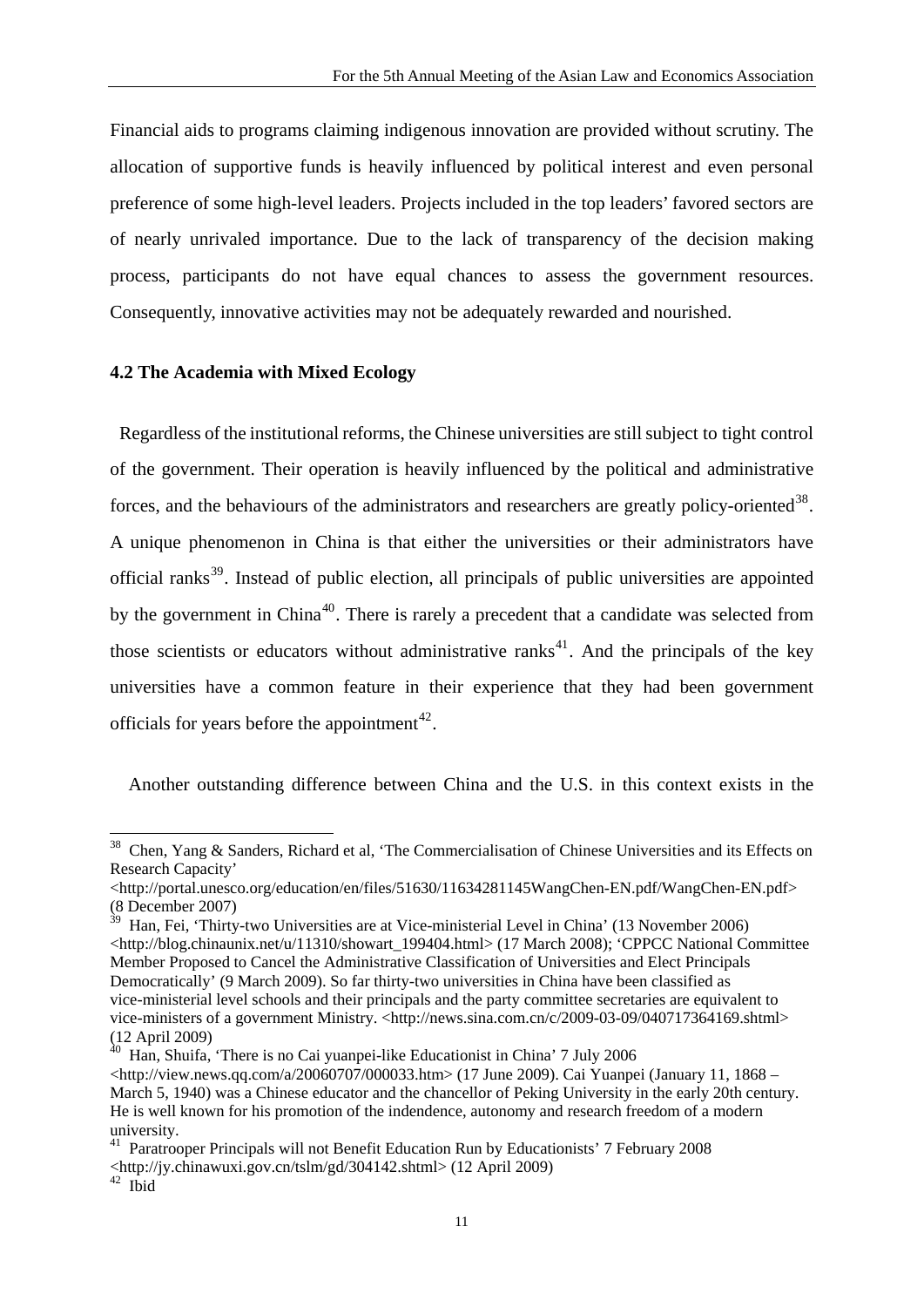historical link between the universities and industry. Collaboration and technology diffusion had occurred between the American universities and industry long before the passage of Bayh-Dole. On the contrary, the academia in China historically was disconnected from the industry. The universities in China were fully supported by the central government and did not have to compete for external resources. Therefore, most of their research was separated from production。

The administrations of the Chinese universities made quick responses to cater to the government policy priorities. The Chinese universities then become an active patent applicant abruptly as the government believes the improvement of innovation capability is reflected in the increase of patent filings. Besides, they shift their focus to commercializing their research fruits although technology transfer had been quite unfamiliar to them.

Attention should be drawn to the special ecology of Chinese intellectuals. Within a system subject to political control, the Chinese intellectuals adopt variant paths for their personal development based on the different status of their priorities and vision<sup>[43](#page-12-0)</sup>. Some people shift their career focus to administration and act more like government officials. Along with the promotion of their administrative positions, their academic titles usually go higher. Some people determine to focus on pursuit of personal interest via well attuning to school administrators' tastes. Most of the Chinese intellectuals choose a moderation path. They want to hold to their convictions in research pursuits, but meanwhile, they have to be practical and flexible for survival in a complex environment. The different state of these academics on campus indeed determines the different stakes they hold in the context.

Strong administrative intervention or even personal preference involved in the research process causes the unbalancing stake distribution among academics. High level administrators of the Chinese universities are often nominated to be principal investigators on research since their administrative titles are a kind of guarantee of getting the government funds<sup>[44](#page-12-1)</sup>. An absurd phenomenon is the trinity of some members in the peer review panel of research fund

Above, n 38

<span id="page-12-1"></span><span id="page-12-0"></span><sup>44</sup> Xiong, Bingqi, *Problematic Universities* (Chengdu, China : Tiandi Publisher, 2004), 78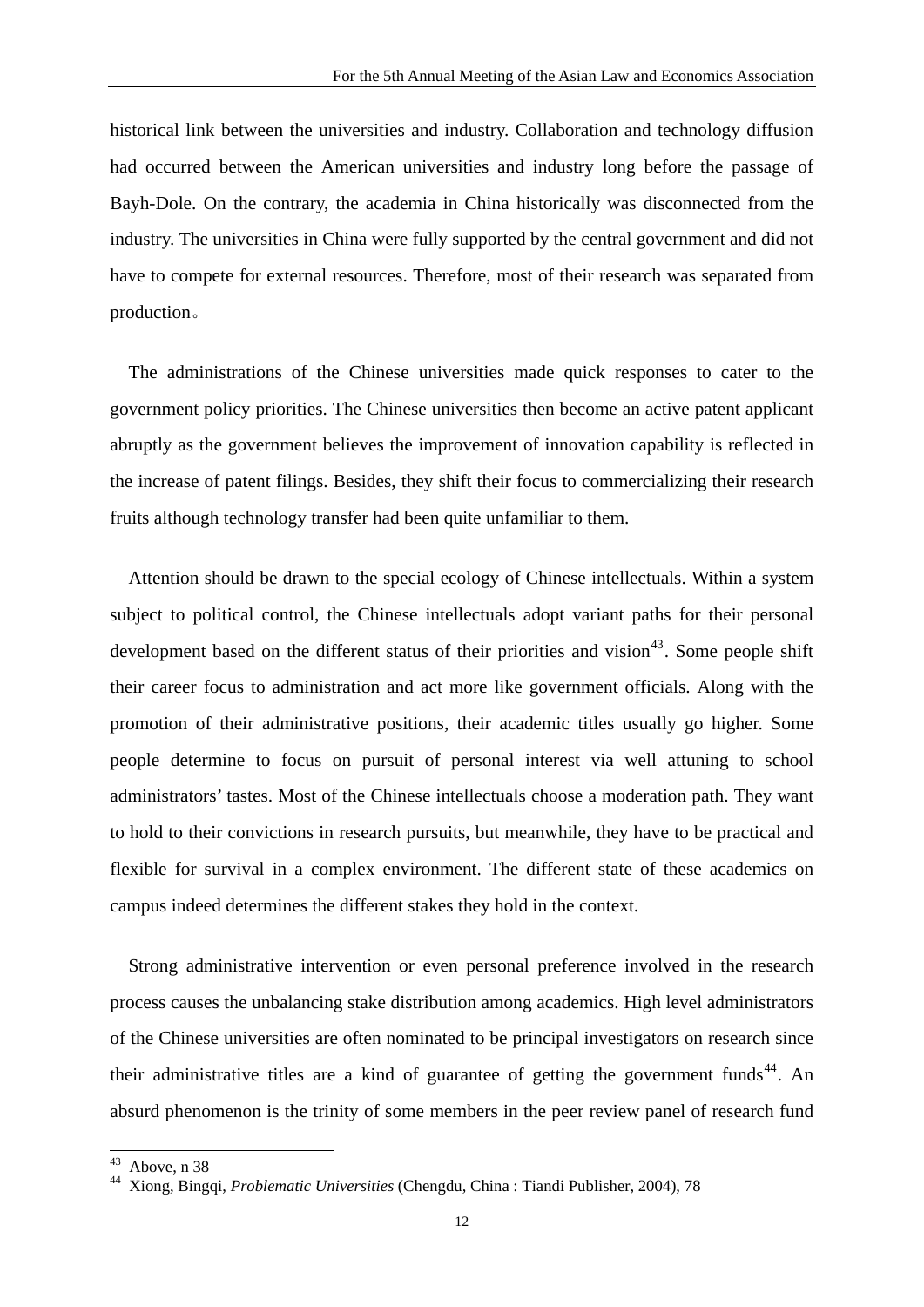applications. That is, one person undertakes three roles simultaneously as reviewing the applications, performing research projects, and evaluating research outcomes.

Realizing the strong influence of political strength and administrative power, some intellectuals who want to profit themselves have learned to please relevant government authorities in numerous ways<sup> $45$ </sup>. During the research, they raise the research questions carefully, screen the facts and choose the language in their reports to present what the policy makers hope for  $46$ . It is then not surprising to see misconduct arises from time to time in the Chinese scientific community.

The intellectuals in the moderation path are the least advantaged group. The current government grant mechanism in China cannot satisfy their pursuits for professional prestige, reputation and new stimuli for follow-on research. Most of the government-funded projects are policy-oriented and fail in providing the academics a ground to conduct curiosity-driven research. When there are some substantial advancements, the honor usually goes to the high level administrative leaders<sup>[47](#page-13-2)</sup>. Another disincentive factor is that most universities have not established a royalty-sharing friendly mechanism to their inventor professors.

## **4.3 The Incompatible Industry Sector**

The initiatives at the industry side for an expeditious and widest utilization of the discoveries resulting from government-sponsored research have not been drawn forth in the Chinese context. The Chinese industry has a long-standing view of the academic research that generally it is unsuccessful in creating applicable technology with commercial value. From its perspective, most of the laboratory technologies are immature and require time and money to  $develop<sup>48</sup>$  $develop<sup>48</sup>$  $develop<sup>48</sup>$ .

The indifference to innovation at the industry side is another factor leading to the weak

<span id="page-13-0"></span><sup>&</sup>lt;sup>45</sup> Holz, Carsten A, 'Have China Scholars All Been Bought?' (April 2007)

<sup>&</sup>lt;http://www.feer.com/articles1/2007/0704/free/p036.html> (1 November 2008)

<sup>46</sup> Ibid

<span id="page-13-2"></span><span id="page-13-1"></span> $47$  Above, n 44, 138

<span id="page-13-3"></span><sup>48</sup> Guan, Jiancheng et al, 'Collaboration Between Industry and Research Institutes/Universities on Industrial Innovation in Beijing, China' (2005) 17 *Technology Analysis & Strategic Management* 339, 345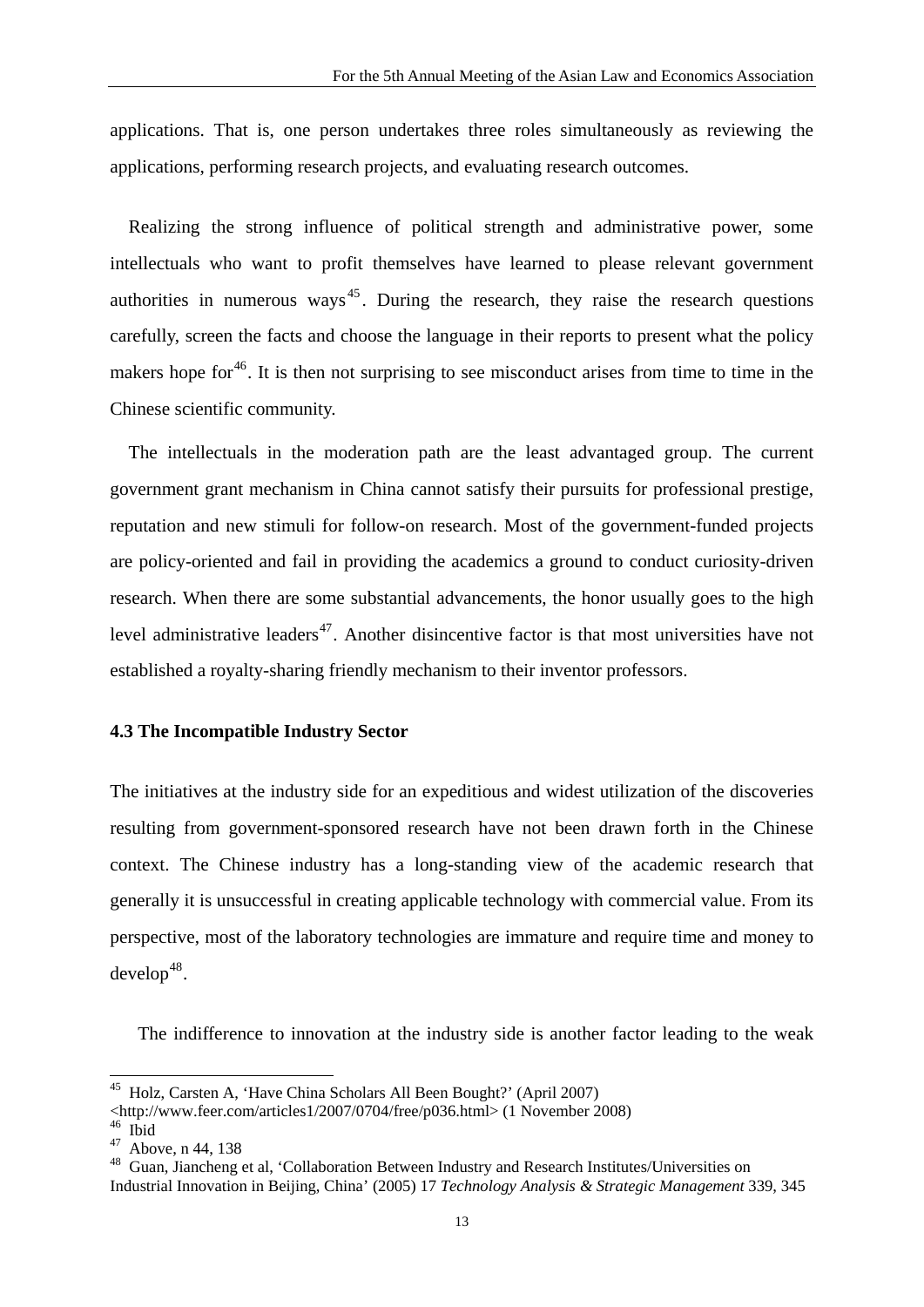partnership between Chinese enterprises and universities. Although a series of economic reforms have been conducted since the 1980s, a market-based competition milieu has not been formed in China. State-owned enterprises (SOEs) continue to hold predominance or monopoly in certain industries  $49$ . The short-termism problems in management also disincentivize the SOEs to engage in downstream development of academic research which may be time costly and risky<sup>[50](#page-14-1)</sup>. On the other hand, private companies have to survive based on either low cost operation or the advantageous status due to their strong ties to the government<sup>[51](#page-14-2)</sup> rather than providing novel products or services. Therefore, the majority of Chinese firms have not made innovation as one of their primary business strategies<sup>[52](#page-14-3)</sup>.

Unlike the common industry-university collaboration mode in the U.S., the commercialization of public research in China is based on a mode of government-industry-university<sup>[53](#page-14-4)</sup>. It is very difficult to build linkage across sector boundaries in China since the current institutional framework is inadequate for governing such relationship<sup>[54](#page-14-5)</sup>. Consequently, government intervention has to be activated for constituting a stable and safe partnership<sup>[55](#page-14-6)</sup>. However, the government has not helped establish a communicate channel to let the two sectors talk to each other about what each of them really needs. Instead, the government representative agencies often determine the technology to be licensed and the licensee based on policy priorities but ignore the practicability of the technology and the absorptive capacity of the designated licensee company.

The sterility of the arranged technology transfer is attributable to the SOE's strong initiative in getting political benefits. Getting good assessment of their political performance is the SOEs' operation priority. From the SOEs' perspective, developing a technology favored by the policy makers is a political task and whether that industrializing process has a profitability

<span id="page-14-0"></span><sup>49</sup> Alford, William P, *To Steal a Book Is an Elegant Offense Intellectual Property Law in Chinese Civilization* (Standford : Standford University Press, 1995) 84. The SOEs here include state-invested enterprises.

Above, n 5

<span id="page-14-2"></span><span id="page-14-1"></span><sup>51</sup> Lewis, James A, *Building an Information Technology Industry in China National Strategy, Global Arket* (Washington, D.C. : the CSIS Press, 2007), 3<sup>52</sup> Above, n 5, 11

<span id="page-14-4"></span><span id="page-14-3"></span><sup>53</sup> Ibid

<span id="page-14-5"></span><sup>54</sup> Ibid

<span id="page-14-6"></span><sup>55</sup> Ibid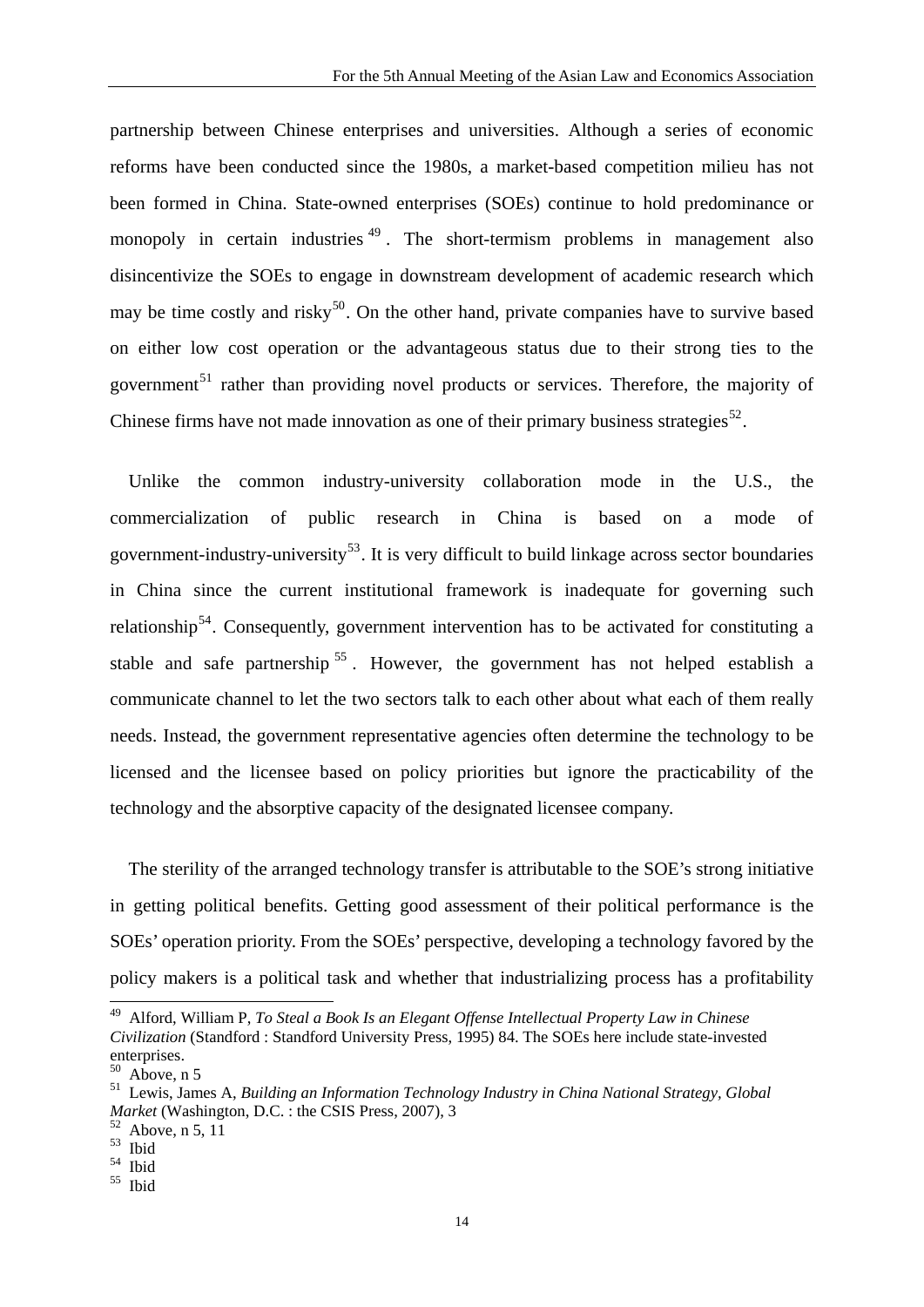prospect is not in their consideration. Generally, the risks occurred in industrializing process are imposed on by the government-controlled banks or venture capital (VC) firms.

In addition, lack of sufficient technical support from researchers exacerbates the low efficiency issue of the technology transfer. Usually the licensee company designated by the government is not the proper candidate to the researcher(s). Besides, the university administration always involves in to supervise the proceedings. The extra bureaucratic burden accompanied and the unstable reward internal policies greatly reduce researchers' willingness in devoting time and efforts to work together with an unfavored company.

On the other hand, over intervention of the administrators, and lack of certain flexibility and adaptability in the university management hamper the private firms from adopting academic inventions. However, researchers can pass their creative ideas inspired by or the know-how associated with the public research to those private companies having close ties with them, and expect generous payment for such activities  $56$ .

Besides a compatible interaction of the primary stakeholders in the context, downstream development of new technologies cannot proceed smoothly without stable and lasting funds, which are usually in the forms of bank loans and venture capital (VC) investments. Below the functioning of the Chinese banking and VC markets in relation to public research are examined.

## **4.4 No Market Economy Angels**

The development of the Chinese VC industry begun in the middle of 1980s and was driven by the Chinese government's efforts in establishing national innovation system<sup>[57](#page-15-1)</sup>. While the academic research and the industry production in China have been proceeding on two uninteractable trajectories, the Chinese policy makers expect VC to be a mechanism improving the linkage of the two sectors<sup>[58](#page-15-2)</sup>. The Chinese VC industry thus expanded quickly

<span id="page-15-0"></span><sup>56</sup> Ibid

<span id="page-15-1"></span><sup>57</sup> White, Steven et al, 'Antecedents and Institutionalization of China's Venture Capital System'

 $\leq$ http://ged.insead.edu/fichiersti/inseadwp2004/2004-52.pdf> (20 April 2008) $^{58}$  Ibid

<span id="page-15-2"></span>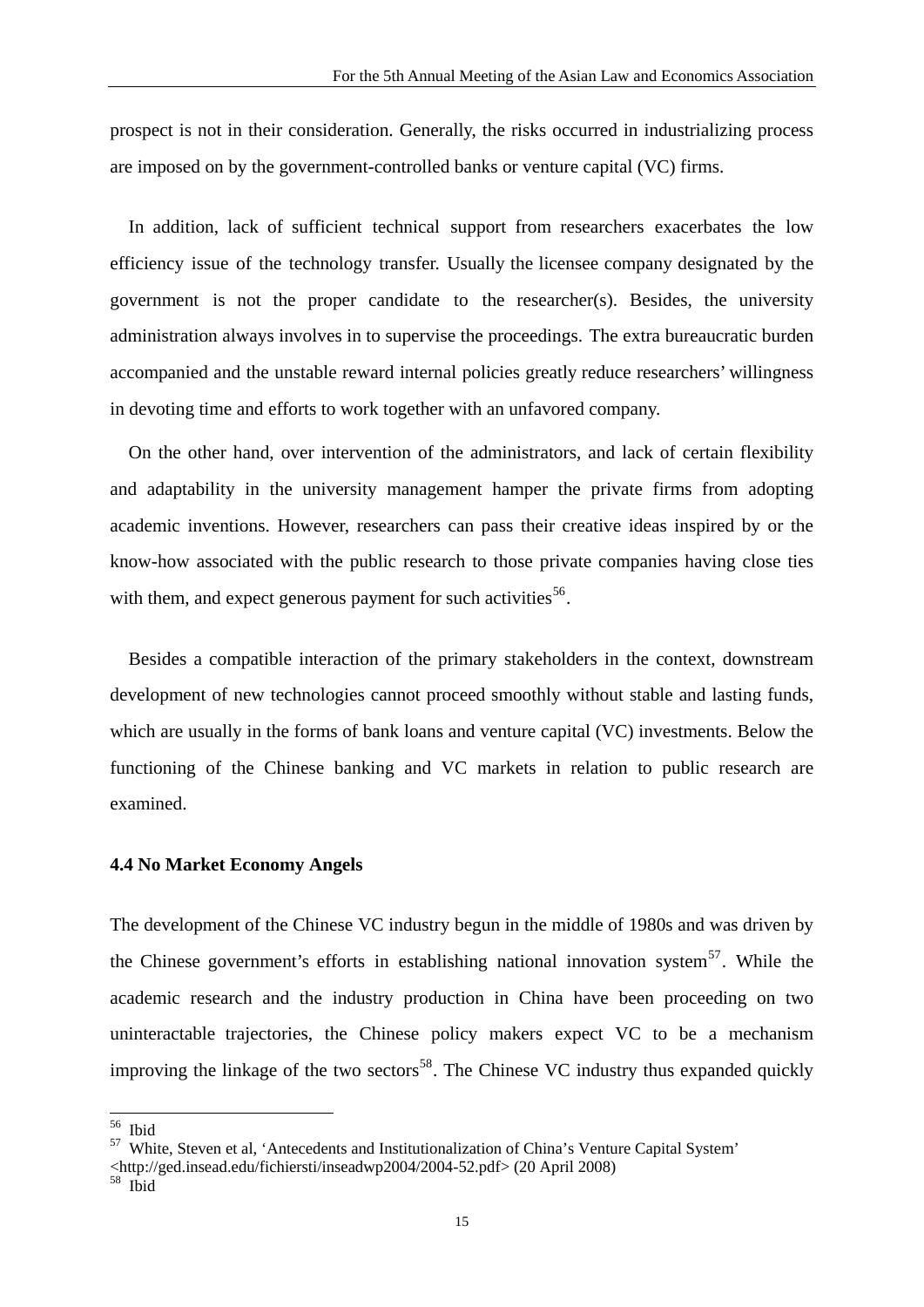in a context traditionally having a very poor VC culture<sup>[59](#page-16-0)</sup>.

Comparing to their counterparts in most industrialized economies, China's VC firms have a strong policy-oriented nature. The Chinese VC system mainly consists of government VC firms, and focuses on serving the development of the projects designated by the government and SOEs are the primarily investment ventures, but fails to provide prominent support to young technology-based enterprises $60$ .

Political interference in investment decision making has created an extreme imbalance in the technology transfer regime of public research. On one hand, overinvestment is prone to happen when the policy makers over-stress the significance of some research for certain political interest<sup>[61](#page-16-2)</sup>. On the other hand, most private technology-based businesses are suffering a lack of seed or start-up funds as they are not politically competitive in the VC market<sup>[62](#page-16-3)</sup>. Neither these private firms can expect equal treatments to the SOEs in the banking system. The nonperforming loans in the banks' portfolios caused by the prioritized projects have raised the entry threshold for those private ventures having no strong political background.

Accordingly, China's financial system still has a vestige of plan economy, and neither the ordinary bankers nor the Chinese VC firms have sufficient incentives or skills to expend their efforts to provide value-added assistance to their investment ventures. On the other hand, even there exists some independent venture capitalists, they are reluctant to invest in the projects related to government funded research due to the so called Valley of Death<sup>[63](#page-16-4)</sup>. This partly explains why the downstream industrialization of the university research relies heavily on the continuous support of the government.

Ironically, although the Chinese VC industry was initiated to foster domestic innovations,

<span id="page-16-0"></span><sup>59</sup> Qiao, Yi, 'Three Stages of the Development of China's Venture Capital Industry' (11 April 2008)  $\leq$ http://it.enorth.com.cn/system/2008/04/11/003121209.shtml> (24 November 2008)

Above, n 57

<span id="page-16-2"></span><span id="page-16-1"></span><sup>61</sup> Above, n 51, 6, 33

<span id="page-16-3"></span> $62$  Organisation for Economic Co-operation and Development (OECD), 'Reviews of Innovation Policy China' (2007) <http://www.oecd.org/dataoecd/54/20/39177453.pdf> (21 May 2008)

<span id="page-16-4"></span><sup>63</sup> Li, Guojie, 'Technology Transfer is the Weakest Part in China's national Innovation System' *People's Daily* 14 September 2006 <http://www.cas.cn/10000/10001/10010/2006/107191.htm> (12 December 2008)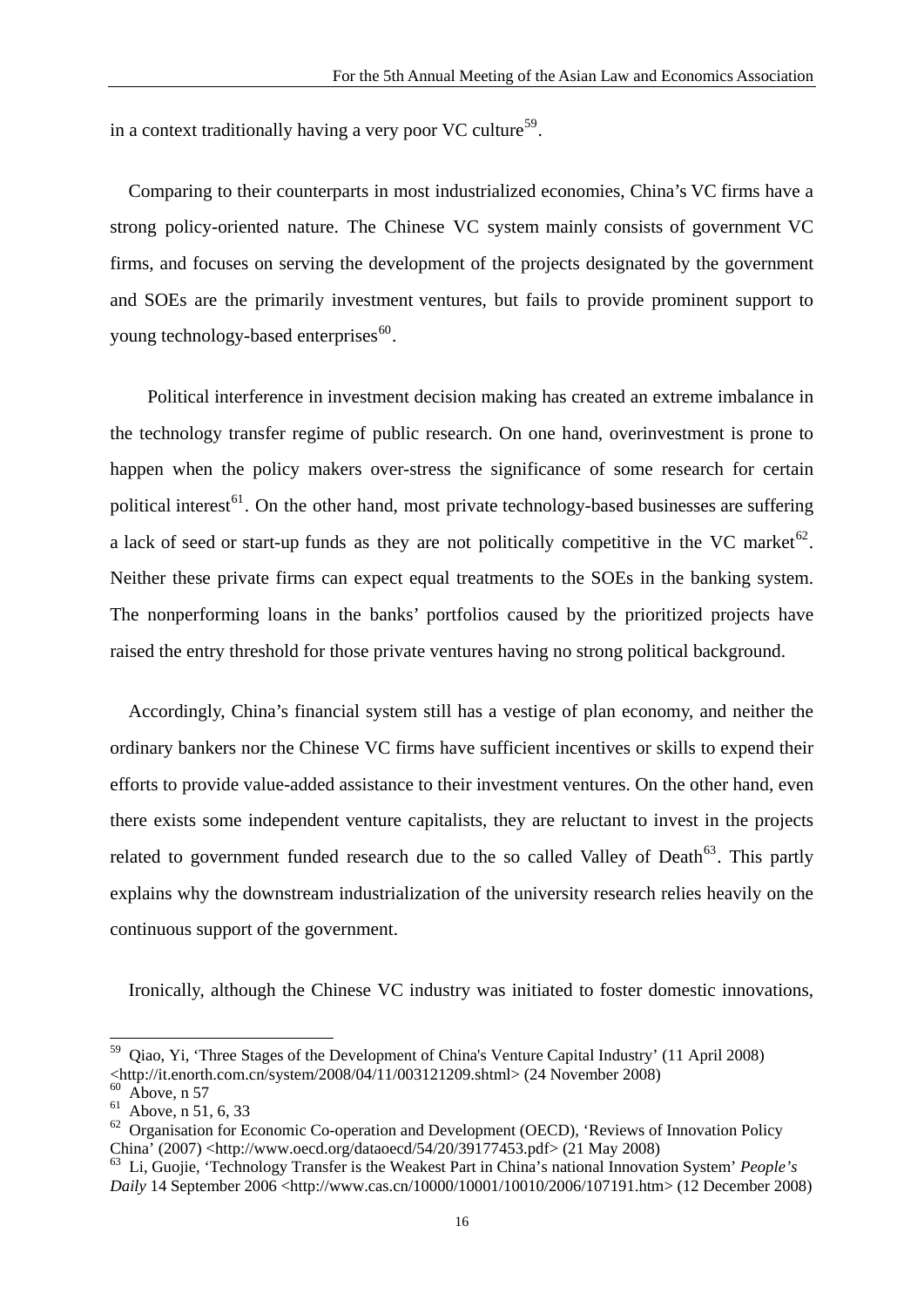the current Chinese policy makers have already excluded it from the actor set in the context. The originally set roles and functions of this sector are being marginalized in the national institution system $<sup>64</sup>$  $<sup>64</sup>$  $<sup>64</sup>$ .</sup>

#### **5. Concluding Remarks**

China does not have a real set of science and technology laws and policies, but what it has is just science politics. In the highly technically field, the legislation and decision making should depend greatly on the scientists and technical experts. However, in China, they are heavily intervened by the government, and based on discretion of the top leaders. Serving political purposes comes to characterize the processes of making S&T laws or policies, which indeed has created severe misleading impacts.

A fundamental difference of the IPA Regulations with its American template is that the former is the brainchild during the government's pursuance of political interests and characterized by its creation in a centralized top-down way. Although executed by way of mass mobilization, the original goals of the China's Bayh-Dole have not been attained. By contrast, there are certain unintended consequences emerged in practice including misconduct on campus and disregard for the research accountability.

As a conclusion, the emulation of the U.S. Bayh-Dole in China is a failure. China's Bayh-Dole has not created an incentive mechanism which could effectively stimulate the stakeholders to participate initiatively and inventively as the policy makers hoped. The interest conflicts between stakeholder groups have not been properly handled under the current framework. The Chinese policy makers should recognize that similar legislation will not automatically create the same results in a very different socioeconomic and political context*,* not to say a simple literal translation of some English articles.

Unfortunately, China cannot solve the existing problems just by taking some reform

<span id="page-17-0"></span>Mai, Ke, 'Where Are the Dragon Chips Applied in China?' (27 April 2005)

 $\lt$ http://bjinfo.it.hc360.com/html/001/009/001/80543.htm> (19 December 2008). In the recent road-map plans for developing small and medium-sized S&T enterprises, no duties have been imposed on the VC industry.